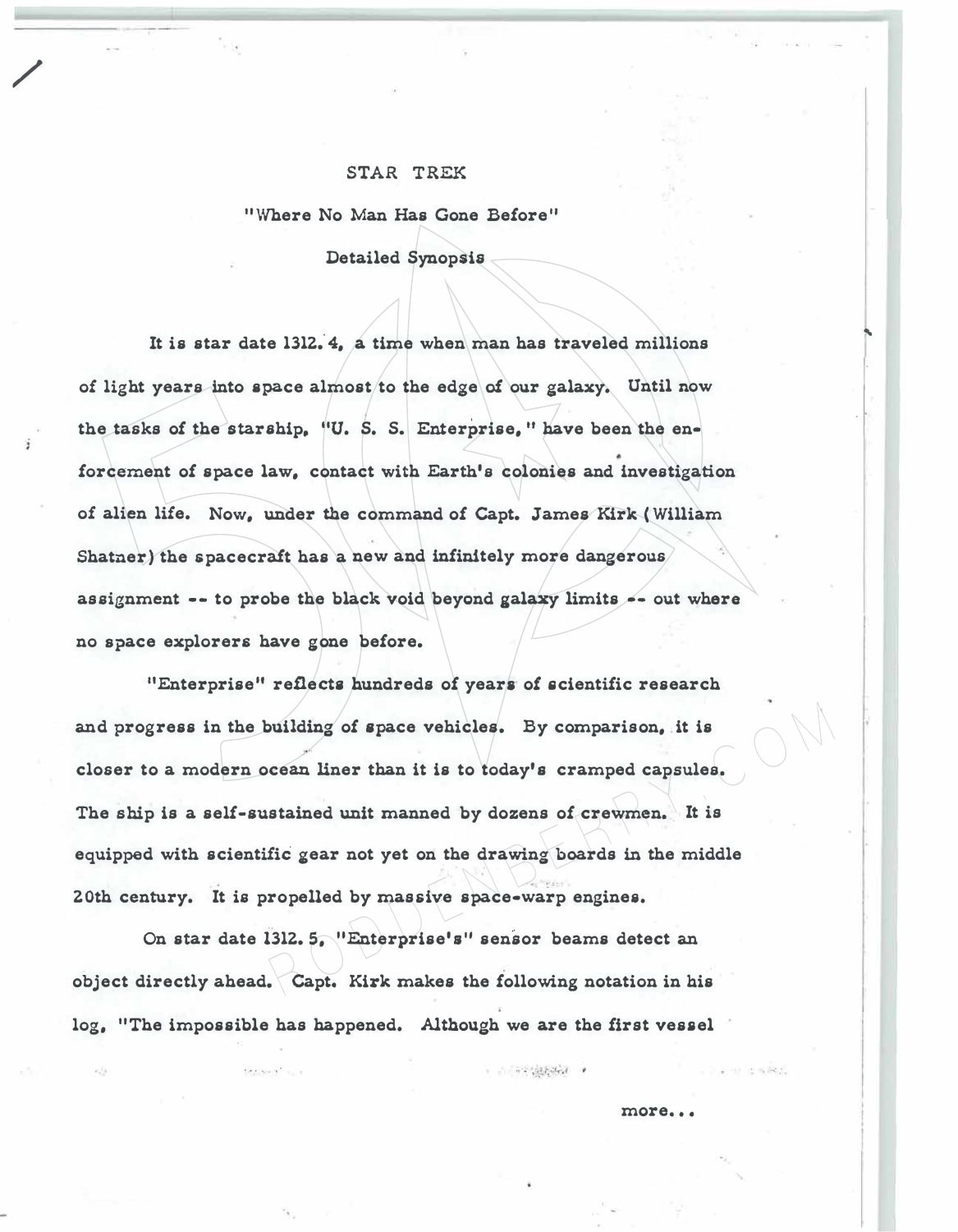## **ST AR TREK - Detailed Synopsis** page 2

/

/

 $\cdot$  r

**"Where No Man Has Cione Before"** 

to come this far, we have sighted an object in space. Even more impossible, it is sending us a signal  $\rightarrow$  **VAL** 115, the call letters of a ship **missing !or over two centuries.** <sup>11</sup>

**Lt. Lee Kelso (Paul Carr), who ia manning the sensor units,**  advises the captain that the object is too small/to be the mission vessel. **It is only one yard in diameter. The ship's science officer, Mr. Spock**  (Leonard Nimoy), observes that it is not large enough even to be a life **boat.** 

**Determined to identiiy the object, Capt. Kirk orders it brought**  aboard the "Enterprise." It turns out to be a spaceship disaster recorder, **a spherical device ejected from a spacecraft when disaster threatens or occurs.** Its metalic surface is pitted and charred. The lettering "U. S. S. **Valiant" is barely visible.** 

**Mr. Spock learns from the recorder's memory banks that ''Valiant"**  had encountered a magnetic space storm, was swept a half light year beyond the galaxy, thrown clear of the storm and had returned to the **pinpoint in space where it met "Enterprise.** 11 **Six crewmen died and**  and ahother was severely injured but recovered. There was a notation of the captain urgently requesting information on extra sensory perception R O D D E N B E R R Y . C O M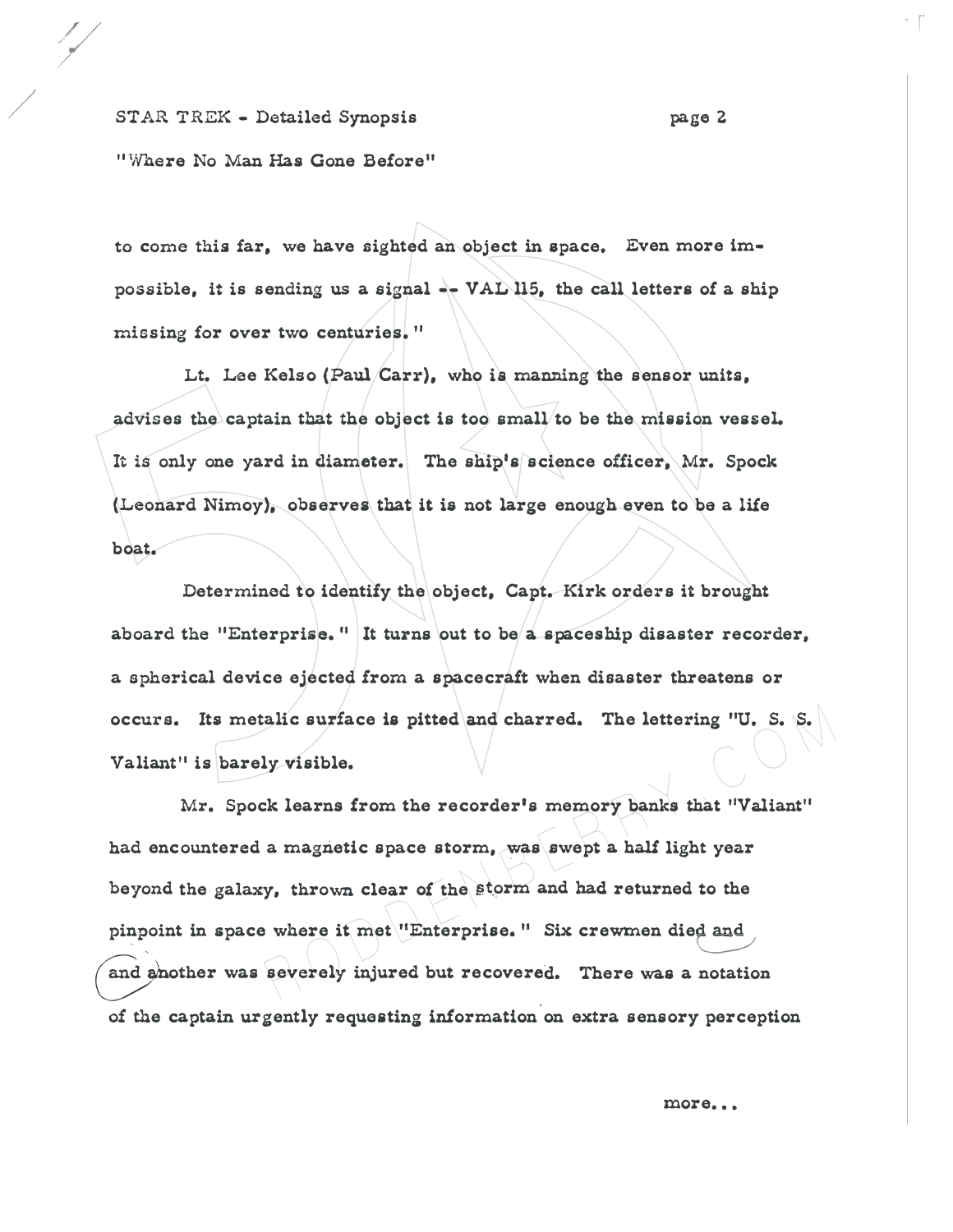**STAR TREK - Detailed Synopsis**  <sup>11</sup>**Where No Man Has Gone Before"** 

/ ,

> **(ESP). Dr. Elizabeth Dehner, (Sally Kellerman) a psychiatrist aboard**  the <sup>"</sup>Enterprise" to study crew reaction under emergency conditions, explains **that ESP is an ability some people have to aense future happenings.**

The final notation from "Valiant's" recorder is the captain issuing **an order to destroy the ship. No reason is given.** 

Capt. Kirk orders "Enterprise" continue its explorations. He **tells bis crew that othor ships will be heading out there later on and will have to know what they are facing.** 

**Lt. Cmmdr. Ciary Mitchell, (Ciary Lockwood) the ship's senior helmsman, is now at the controls aa the ship moves past the last stars into the unknown.** 

Shortly after "Enterprise" leaves the galaxy, a strange force **field lying ahead is observed. The ship is closing in on it rapidly and in a matter of seconds hits the barrier. There is a blinding !lash o! light. "Enterprise"** is **tossed about violently. Many electrical circuits are shorted. Her main engines are knocked out, but Capt. Kirk manages to take the ship out of the 'storm' and back info the galaxy.**  where the same force and is observed. The ship is closing in on it rapidly and<br>ad is observed. The ship is closing in on it rapidly and<br>seconds hits the barrier. There is a blinding flash of<br>prise" is tossed about violentl

**As a result of the ship's strange encounter, seven men are dead. Elizabeth Dehner has received a mild electrical shock but seems alright.**  Lt. Cmmdr. Mitchell has been severely jolted and is unconscious but

•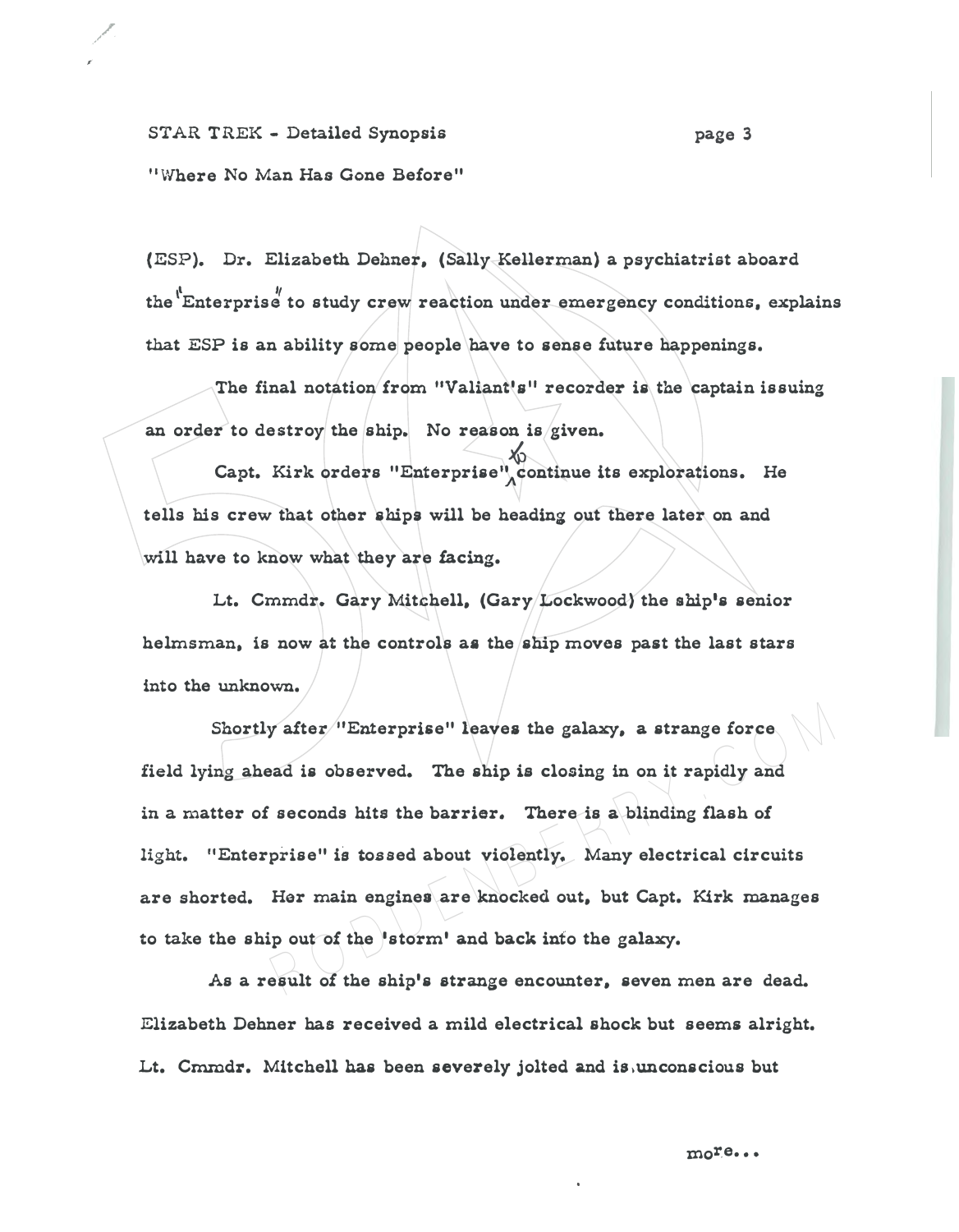**STAR TREK - Detailed Synopsis page 4 "W'here No Man Has Cione Before"** 

/

**alive. When he recovers, he and all aboard are dumbstruck; his eyes**  have turned a bright metallic silver!-

Spock determines that the crew members who were affected by the strange force field showed a high degree of extra sensory perception. **Mitchell, he says, bad the highest degree of anyone on the ship. He**  also suggests that Mitchell may become dangerous to the rest of the crew. **Elizabeth Dehner disputes this. Spock reminds her that "Valiant's"**  captain was frantically searching for ESP information just before his **ship was destroyed.** 

During the next few days while repairs on the spacecraft continue, **Mitchell develops unusual powers. First, he is able to read at fantastic**  speed. Later he is able to perceive events happening elsewhere on the **ship and finally he is able to move inanimate objects by thought waves. Mr. Spock tells Capt. Kirk that at the rate Mitchell's powers are developing he soon will have as much in common with the rest o! the crew as be**  would with a ship full of white mice. In a short time, the science officer says, Mitchell will be a menace to the welfare of the ship. As is able to perceive events happening elsewhere on the<br>ly he is able to move inanimate objects by thought waves.<br>ls Capt. Kirk that at the rate Mitchell's powers are developing<br>ave as much in common with the rest of the

Asked for a recommendation, Spock offers two alternatives. There is, he says, an uninhabited planet, Delta Vega, a short distance away on which there is an automated chemical plant. , Our ships land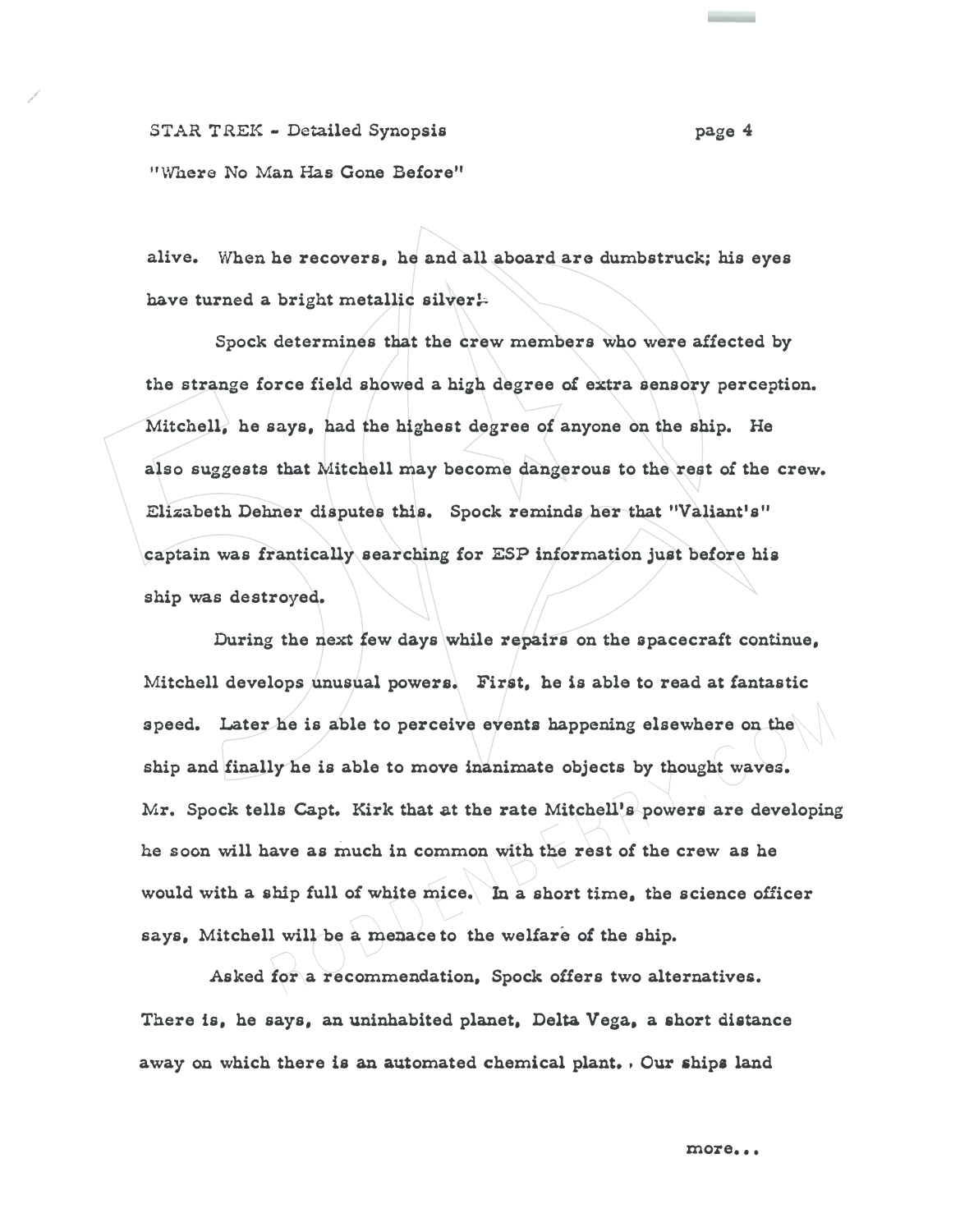**STAR TREK • Detailed Synopsis page 5** 

*V* 

**''Where No Man Has Gone Before"** 

there every 20 years to collect its product. The ship could be orbited about it while the crew makes final repairs for the trip back to earth. **Vlhen they are ready to leave, Mitchell could be stranded there. The other alternative is to kill him.** 

Capt. Kirk is shocked at the science officer's suggestions until **Spock points out to him that "Valiant's" skipper probably felt the same way and he waited too long to make hie decision. Kirk orders "Enterprise" to set course !or Delta Vega.** 

Mitchell's ESP abilities are still increasing rapidly and he is aware of the plan to either abandon him on Delta Vega or to kill him. **His personality is also changing with hie increased powers, and he now is convinced he is immortal.** 

**In a fight with Kirk and Spock, Mitchell is knocked unconscious and transported to Delta Vega. Elizabeth, Kirk and Spock accompany him. Lt. Kelso goes along also. He �ill.try to adapt the power packs**  of the automated chemical plant to the ship's engines for the trip back **to earth.**  New Islam Space of the Mitchell is knocked unconscious<br>
Report with Kirk and Spock, Mitchell is knocked unconscious<br>
Report of Delta Vega. Elizabeth, Kirk and Spock accompany<br>
Report of the Ship's engines for the trip back

**Just as Kelso has the ship's engines repaired, he is murdered**   $m$  $\sigma$ *w* by Mitchell, not mutated into a completely alien being. Kirk and Spock

more...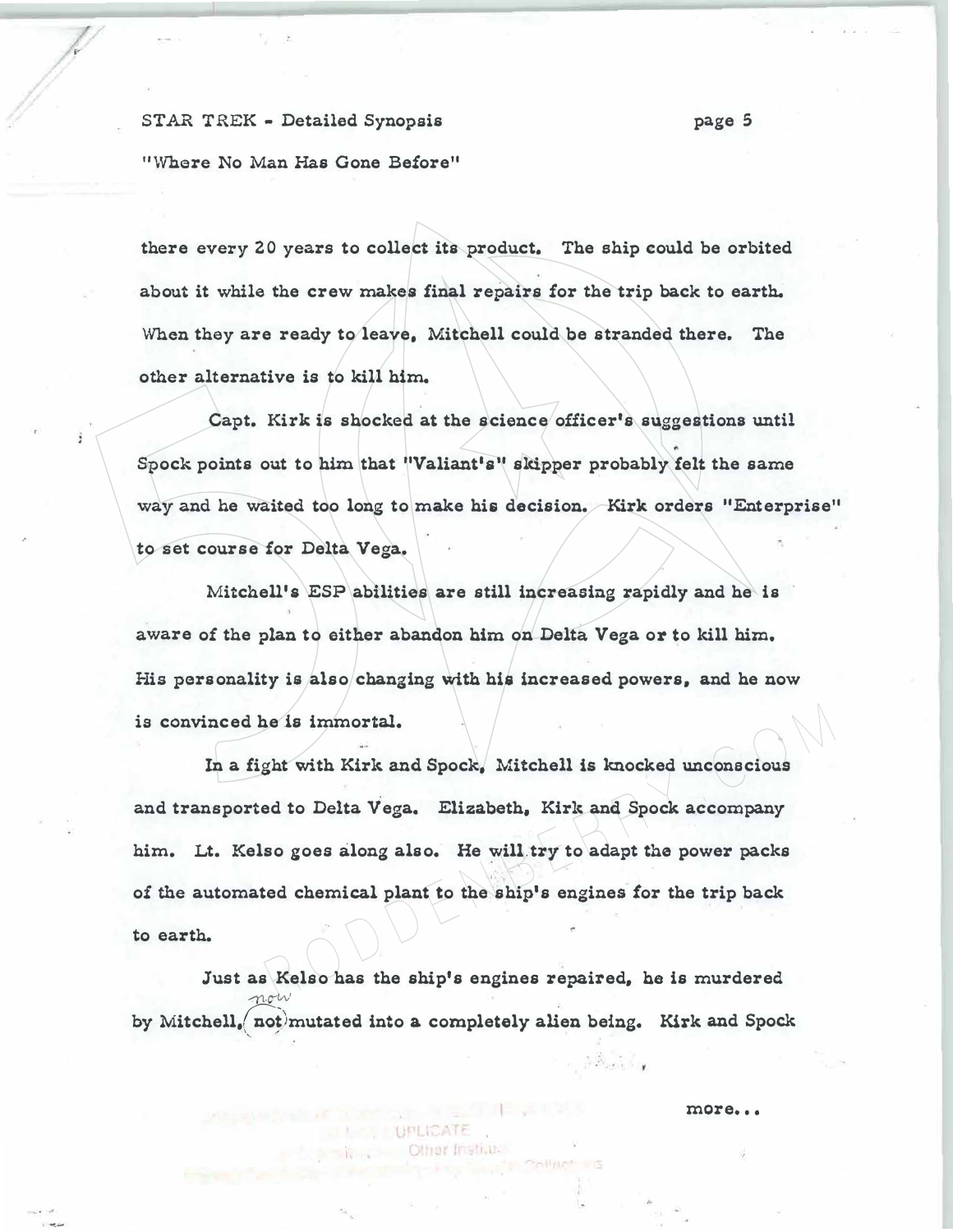/ **STAR TREK .. Detailed Synopsis page 6** 

**"Where No Man Has Cione Before"** 

**attempt to kill him but Mitchell merely raises his hand and strikes them down with a massive !orce field of static electricity. Mitchell flees, taking Elizabeth with him.** 

**Kirk orders Spock back to the ship with a warning that if they have not heard from him in 12 hours the planet must be destroyed. Then he starts in search of Mitchell and Elizabeth.** 

**Mitchell senses that Kirk is looking for them and sends Elizabeth**  to meet him. Kirk is shocked to find that she also is changing. Her **eyes too &.re now a bright metallic silver. He implores her to help him stop Mitchell before it is too late. Her emotions are torn between the**  two men. When hersenses tell her that Mitchell is approaching, she **warns Kirk.** 

**Mitchell and Elizabeth argue. A tremendous field of static electricity builds up between them. Mitchell is by fur the stronger and**  Elizabeth is hurled to the ground by the effect of his field.

Mitchell, however, is sufficiently weakened to enable Kirk to battle with him on an equal basis. A terrific fight ensues from which Kirk emerges the victor and Mitchell is killed. But Elizabeth has been **mortally wounded and ahe dies in Kirk'a arma.**  Il and Elizabeth argue. A tremendous field of static lds up between them. Mitchell is by far the stronger and urled to the ground by the effect of his field.<br>
Il, however, is sufficiently weakened to enable Kirk to on an e

**JURUCATE** 

**Foorming Arts Special Collection** 

**Compusiter Any Circulat** 

● 2012年10月

*-�·;,.:• .. ' ';* 

 $+30.0$ 

more...